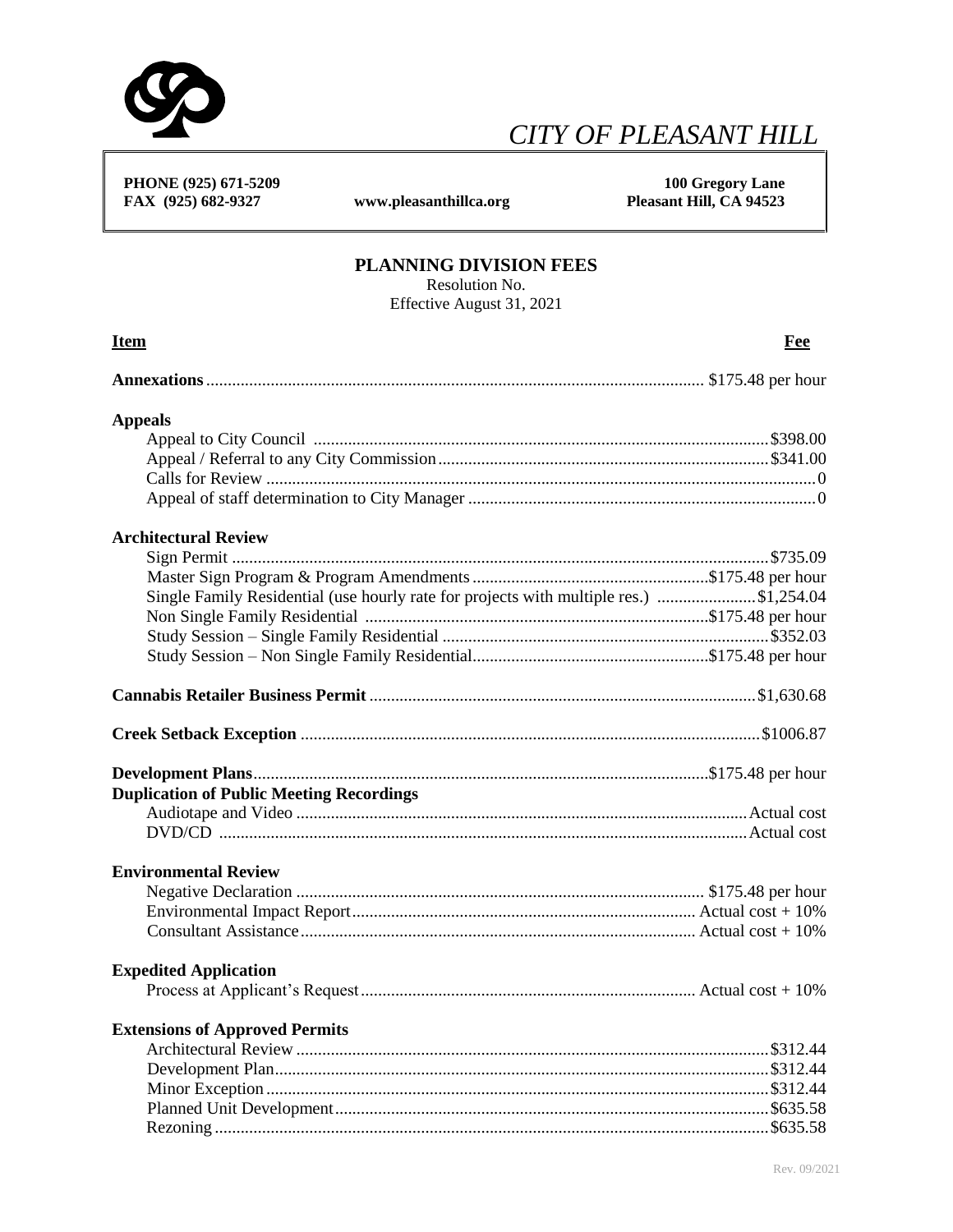| Fish & Game fees $(1/1/2021)$                                                |  |
|------------------------------------------------------------------------------|--|
|                                                                              |  |
|                                                                              |  |
|                                                                              |  |
|                                                                              |  |
| <b>Home Occupation Permits</b>                                               |  |
|                                                                              |  |
|                                                                              |  |
|                                                                              |  |
|                                                                              |  |
|                                                                              |  |
| <b>Minor Exception</b>                                                       |  |
|                                                                              |  |
|                                                                              |  |
|                                                                              |  |
| <b>Photocopies</b>                                                           |  |
|                                                                              |  |
|                                                                              |  |
|                                                                              |  |
|                                                                              |  |
|                                                                              |  |
|                                                                              |  |
| <b>Planned Unit Development</b>                                              |  |
|                                                                              |  |
|                                                                              |  |
| <b>Reasonable Accommodation Request</b>                                      |  |
|                                                                              |  |
|                                                                              |  |
|                                                                              |  |
|                                                                              |  |
| <b>Sign Permits</b>                                                          |  |
|                                                                              |  |
| Sign Permit with approved MSP (or other Sign permit approved by ZA) \$175.48 |  |
|                                                                              |  |
|                                                                              |  |
|                                                                              |  |
| <b>Special Events</b>                                                        |  |

\$175.48 per hour (\$175.48 per hour after 1 hour of staff time applicable as determined by the Special Event<br>Committee)